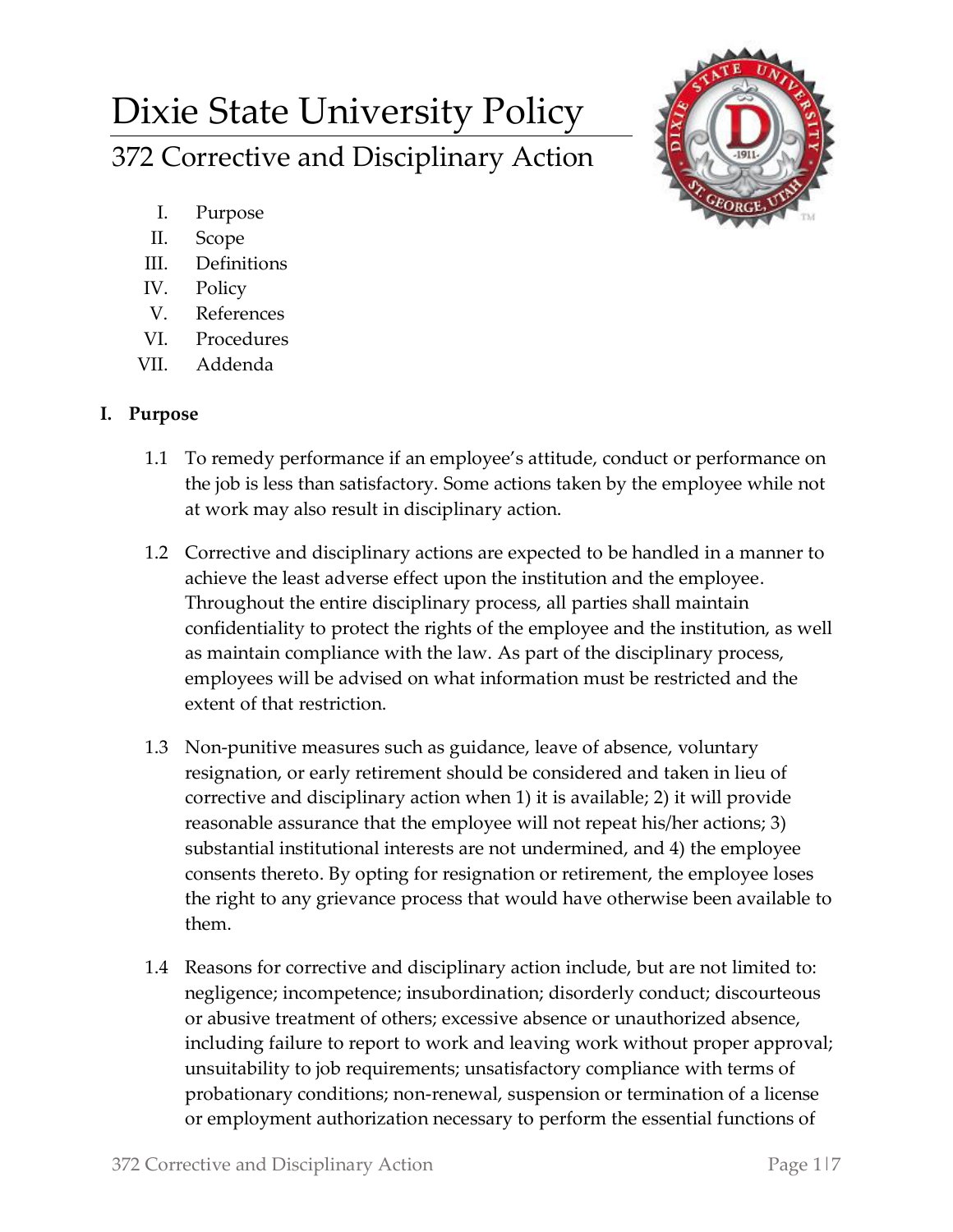the job; expired employment authorization under IRCA (Immigration Reform and Control Act); unjustified interference with the work of others; misuse of institutional property and funds; fraud; use of alcohol or drugs or being under the influence while working; violation of statutory requirements or University policies related to employment practices, including but not limited to regulations prohibiting discrimination or harassment of a protected class; and violation of other generally accepted standards of conduct and performance where such violation creates substantial inefficiency and/or significantly disrupts the work atmosphere at the University.

## **II. Scope**

- 2.1 This policy applies to all employees of the University, though certain elements of this policy do not apply to at-will or probationary employees (see DSU Policies 301 and 325). It does not preclude a supervisor from using this policy in remedying performance-related issues for at-will employees, however, should a supervisor deem it most appropriate.
- 2.2 In general, an unintentional or accidental policy violation should be treated more leniently than an intentional violation. However, in the case of serious misconduct, even an unintentional or accidental violation may be grounds for dismissal. Apparent failures to comply with standards of conduct and policy should be approached by positive attempts to improve performance such as sustained attempts to inform, persuade, and improve. If appropriate, positive efforts to improve performance shall accompany corrective and disciplinary actions.

## **III. Definitions**

- 3.1 *Negligence:* a failure to behave with the level of care that someone of ordinary good sense would have exercised under the same circumstances.
- 3.2 *Incompetence:* the inability or lack of qualifications to perform an assigned task or job function.
- 3.3 *Insubordination:* a willful or intentional failure to obey a lawful and reasonable request of a supervisor or University administrator acting in their official capacity; an action which constitutes lack of respect or harassment directed toward a supervisor.
- 3.4 *Disorderly conduct:* knowingly creating a hazardous or physically offensive condition by any act that doesn't serve a legitimate purpose; engaging in an activity that causes significant public or campus inconvenience, annoyance, alarm, or recklessness such as fighting, threatening behavior, unreasonable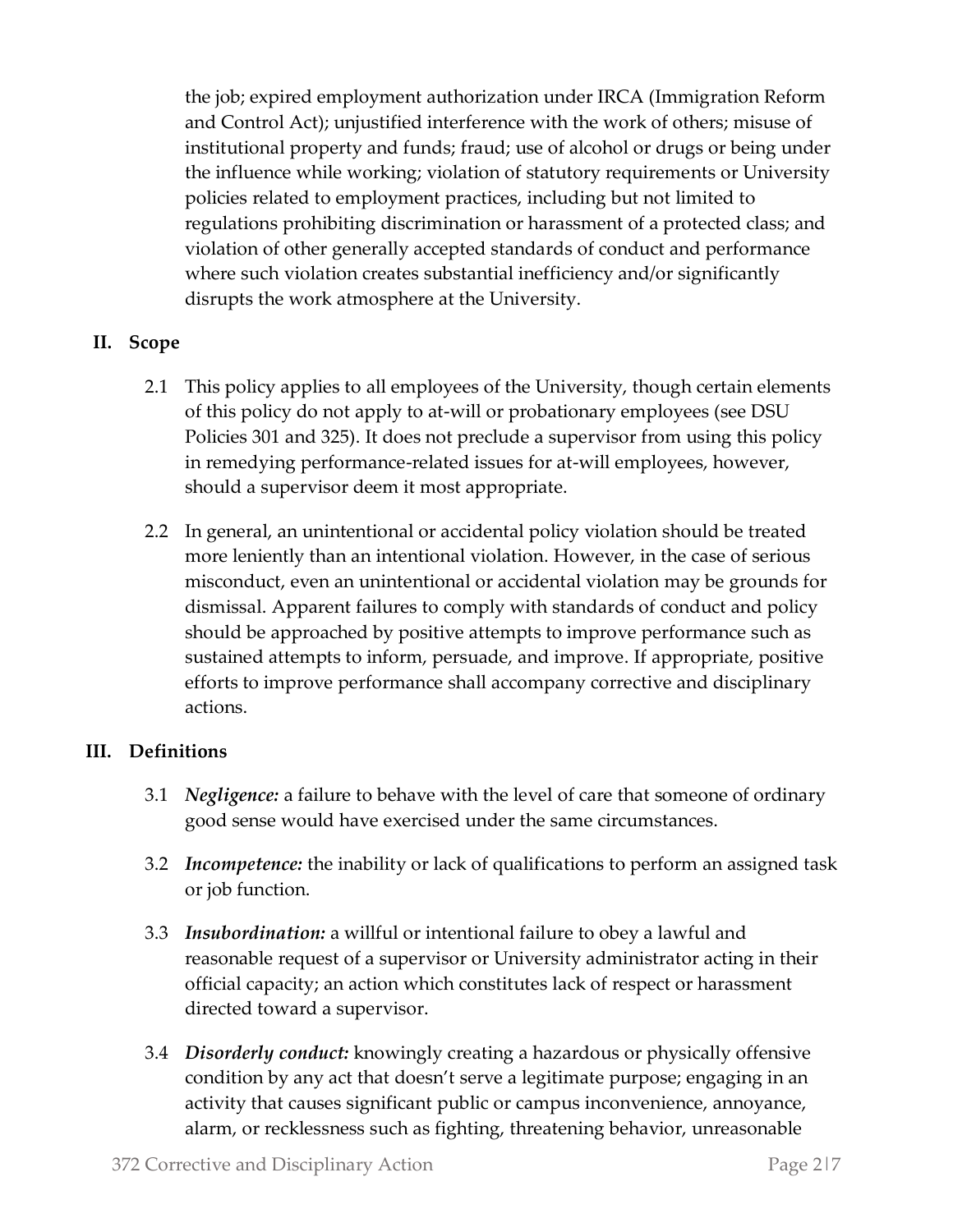noise, etc.

- 3.5 *Fraud:* deliberately deceiving someone else with the intent of causing damage, be it physical, mental, financial, etc. Includes falsification of application or employee records created by the applicant/employee.
- *3.6 Lewd:* the act of being very sexual or lustful in an offensive way, in the presence of another person, not amounting to rape or sexual abuse.
- 3.7 *Protected class:* race/ethnicity, color, national origin, age, religion, gender, sexual orientation, gender identity/expression, pregnancy, disability, or protected veteran status, or otherwise as identified by local, state, or federal law.

# **IV. Policy**

- 4.1 Whenever appropriate, employees should be given an opportunity to improve their performance before corrective action is imposed. Resources such as the OMBUDS office, SafeColleges trainings, and the Employee Assistance Program can be utilized by employees and supervisors to mediate, train, and provide assistance. If informal discussions and reprimands do not correct the attitude, conduct, or performance, a First Level Corrective Discussion is recommended.
- 4.2 First Level Corrective Discussion: the immediate supervisor will hold a private discussion with the employee. The object of the discussion is to notify the employee of the unacceptable behavior and instruct him/her of the necessary corrective action that would bring the employee's attitude, performance or conduct up to acceptable standards.
	- 4.2.1 The employee will be informed that this is the initial corrective action discussion and will be told of the consequences that follow if the conduct or performance does not improve within the time frame set by the supervisor.
	- 4.2.2 The discussion will be documented by the supervisor and a written notice provided to the employee, upon request. Such notices need not be turned into Human Resources, though supervisors may choose to do this. If a copy is given to Human Resources, the employee is required to also be provided a copy at that time. Human Resources will be notified if this corrective discussion is part of an employee performance plan so it may be included with such paperwork already within an employee's personnel file.
	- 4.2.3 Where appropriate, the University may provide an opportunity for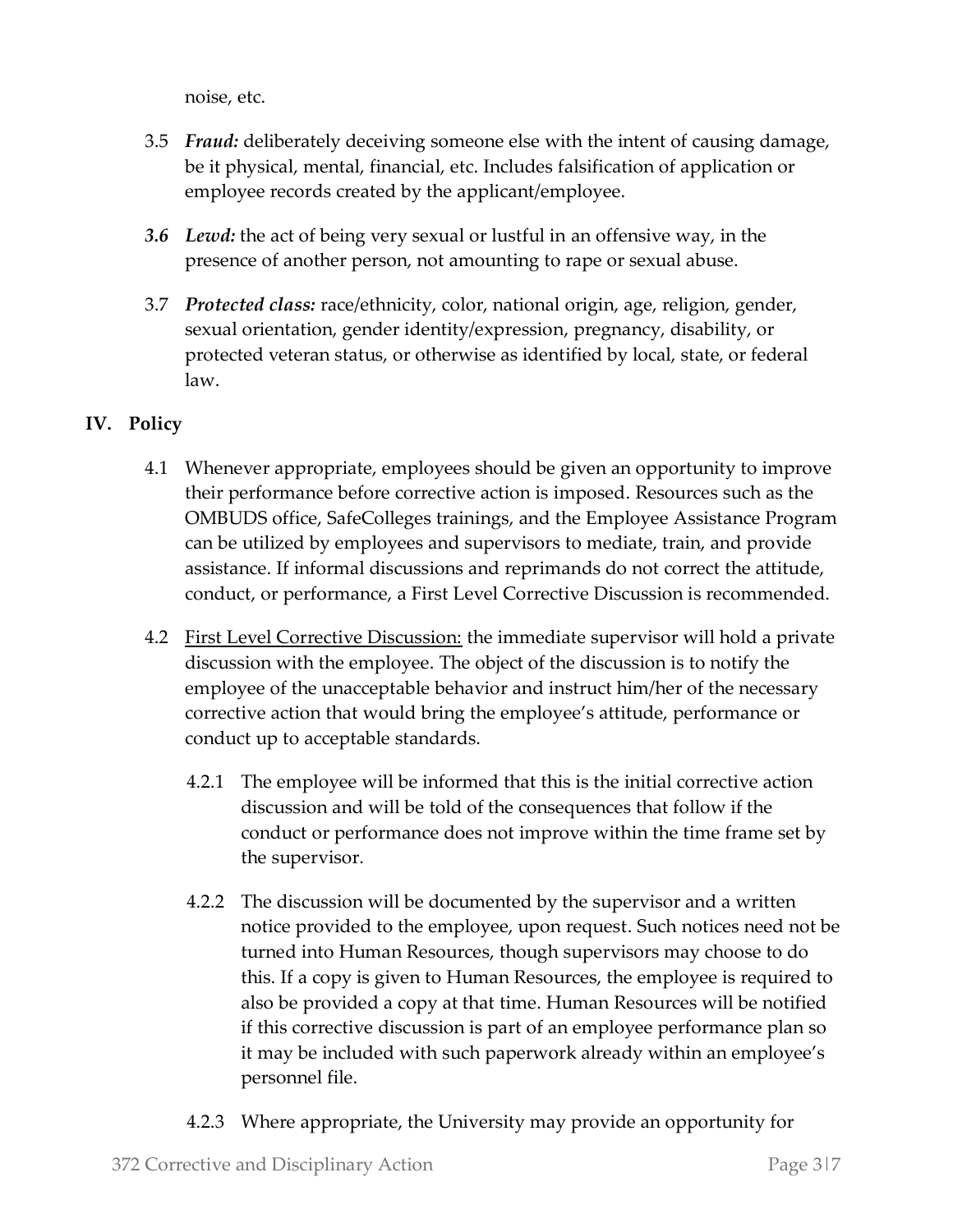counseling or training to aid the employee in correcting the deficiency or problem, which is the reason for the written notice. Often, such training is within the scope of normal job training. The University is not expected to train the employee to perform basic skills expected of employees in similar positions without special training. It is primarily the employee's responsibility to fit the job.

- 4.2.4 The supervisor may judge the problem to be of a serious enough nature to forgo the First Level Discussion and initiate the discussion at the Second Level or at the Disciplinary Action Level, after consulting with Human Resources and the next-level supervisor. For second level corrective action and above, employees will be notified of their right to the grievance process (see section 4.6).
- 4.3 Second Level Corrective Discussion: if the employee fails to take the necessary corrective action after the First Level Discussion or commits an offense deemed serious enough to forgo the First Level Discussion, the immediate supervisor will set up a meeting with the employee to discuss his/her lack of improvement.
	- 4.3.1 A written warning of the Second Level Discussion will be placed in the employee's personnel file and a copy given to the employee. A written warning template is available on the Human Resources webpage. This template may be used at the discretion of the supervisor and is strongly encouraged.
	- 4.3.2 Within the written warning, the employee will be told of the consequences of continued failure to meet the standards set and can be placed on probation.
		- 4.3.2.1 The discipline-related probation period may last up to one year.
		- 4.3.2.2 If the employee repeats his/her misconduct, continues to perform poorly, or commits additional misconduct during the disciplinerelated probation period, the supervisor can move to Disciplinary Action.
	- 4.3.3 Upon non-recurrence of problems associated with the second level corrective action during the subsequent one year period, or if satisfactory performance occurs during the established disciplinerelated probation period, the written warning (and any connected First Level Corrective Discussion documentation turned into Human Resources) may be removed from the personnel file upon written request by the employee and/or determination by the supervisor and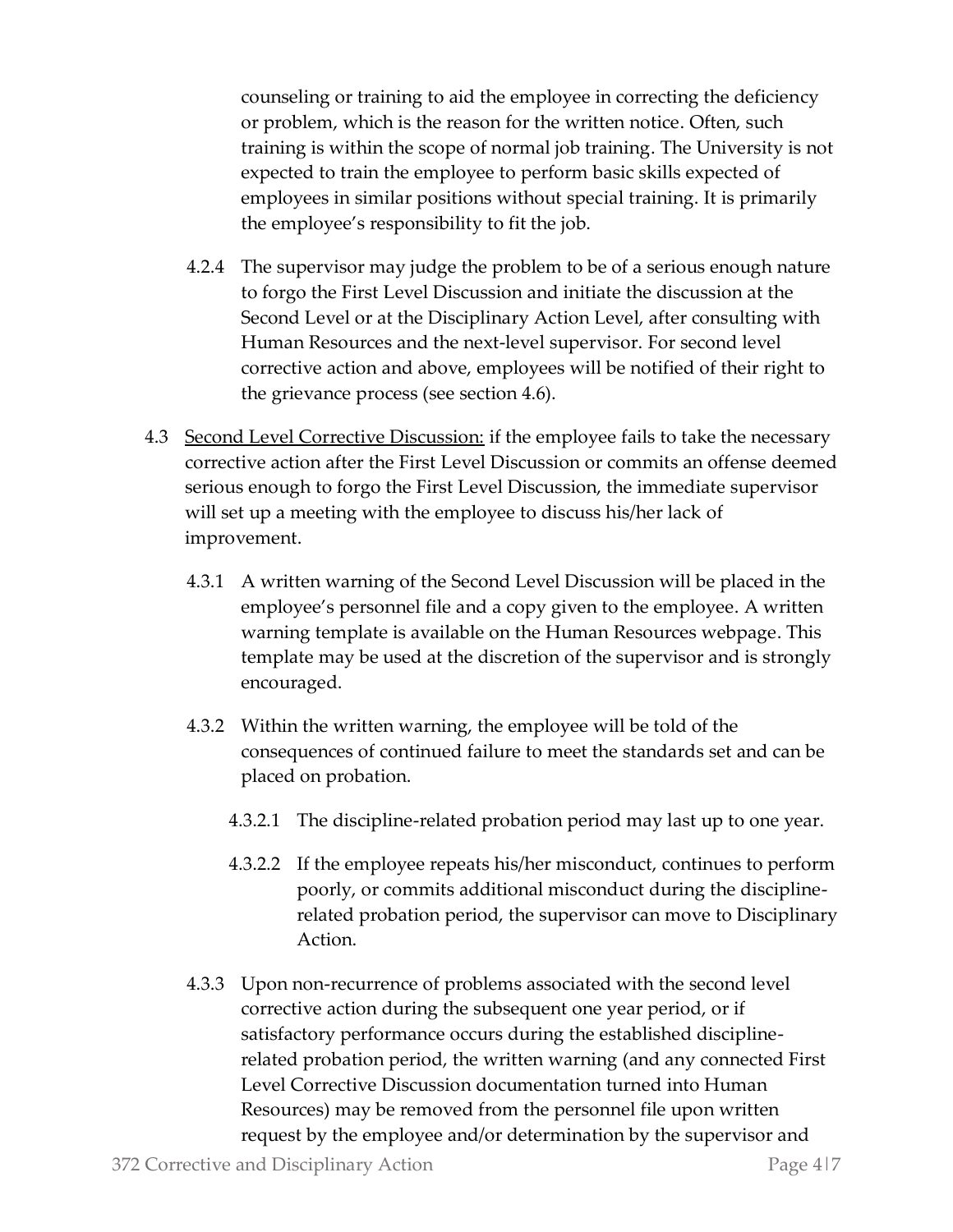the Human Resources Director that there is no longer a problem and that it is appropriate to remove the record.

- 4.4 Disciplinary Action: if an employee fails to respond satisfactorily, commits another related offense, or commits an offense deemed serious enough to forgo corrective discussions, disciplinary action will be recommended by the supervisor to the next level of supervision and/or to the appropriate vice president.
	- 4.4.1 The next level supervisor or vice president, in consideration of the supervisor's recommendation, will determine the appropriate disciplinary action.
	- 4.4.2 Disciplinary action may include, but is not limited to: suspension without pay for a period up to 10 working days, and/or a written reprimand, and/or dismissal.
	- 4.4.3 Employees found working under the influence of drugs or alcohol will at least be suspended, without pay, for five working days, as outlined in DSU Policy 324.
	- 4.4.4 If an investigation is necessary and that supervisor and/or Vice President deems it is not in the best interests of the University for the employee to remain at work, the employee may be suspended, with pay, until the investigation is terminated, and the situation is appropriately resolved.
- 4.5 Dismissal: if an employee fails to respond satisfactorily or commits another offense after disciplinary action has been imposed, an employee may be recommended for dismissal.
	- 4.5.1 Dismissal may also occur for serious misconduct, without the above preceding First and Second Level Discussions, including but not limited to the following job-related reasons:
		- 4.5.1.1 Suspension or termination of a license or employment authorization necessary to perform the essential functions of the job or expired employment authorization under IRCA where continued employment is not allowable under federal/state law provisions;
		- 4.5.1.2 Fraud;
		- 4.5.1.3 Misuse of University property and/or funds;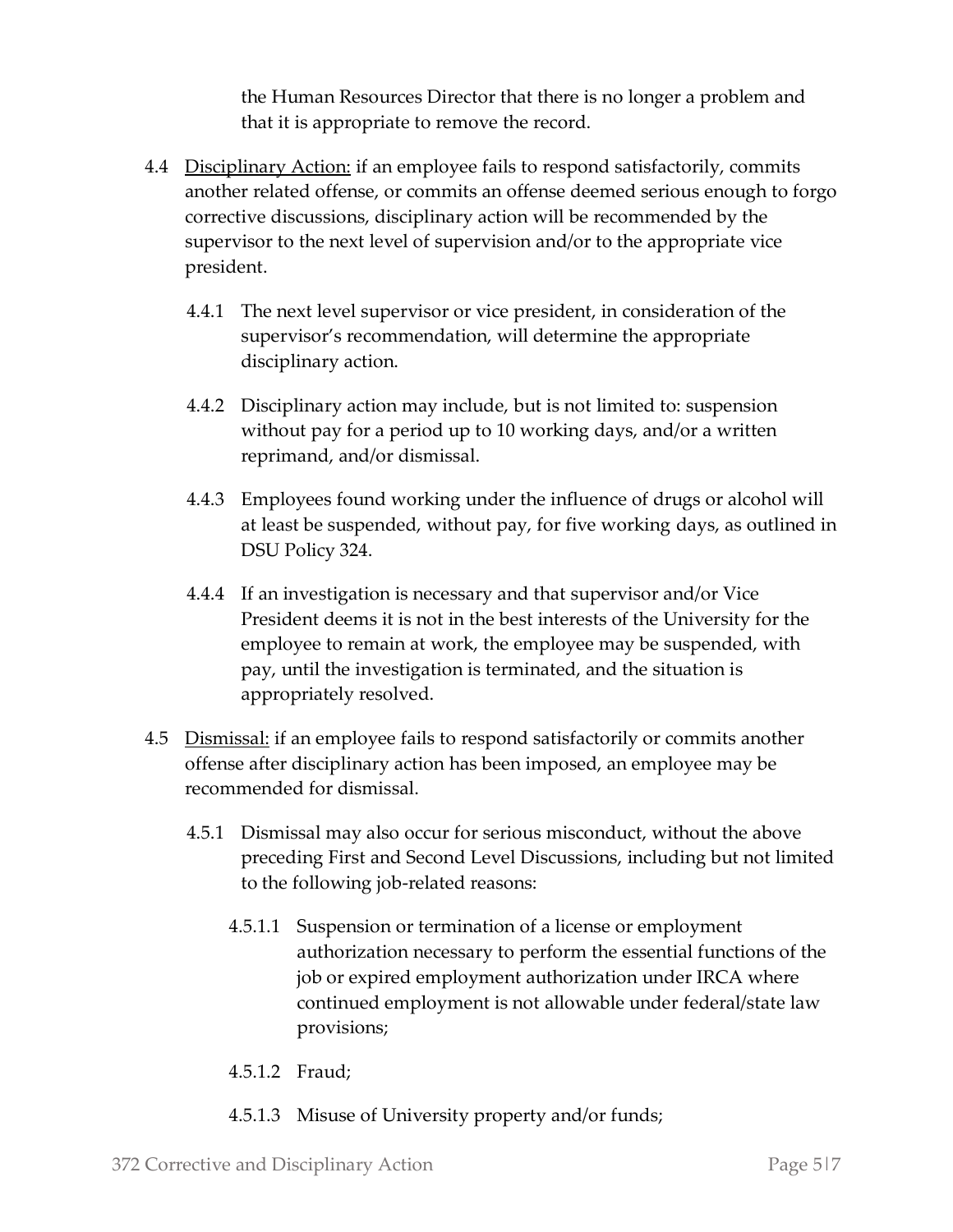- 4.5.1.4 Violation of statutory requirements of institutional regulations and policies, such as regulations related to discrimination or harassment (see DSU Policy 154);
- 4.5.1.5 Conviction of a felony crime by a court of competent jurisdiction;
- 4.5.1.6 Lewd, threatening, abusive or violent treatment of the public, students, or other employees.
- 4.5.2 A written record of all proceedings related to disciplinary action and dismissal will be placed in the employee's personnel file and a copy of the record will be given to the employee.
- 4.6 Staff Employees receiving formal disciplinary action that is at least a Second Level Corrective Discussion will be informed by their supervisor or the Human Resources Director of their right to use the grievance process (see DSU Policy 151).
	- 4.6.1 Faculty facing second level corrective and/or disciplinary action not resulting to dismissal may use DSU Policy 151 as a guide for the grievance process.
	- 4.6.2 Faculty facing dismissal follow guidelines outlined in DSU Policy 371.

#### **V. References**

- 5.1 DSU Policy 151: Staff Grievances
- 5.2 DSU Policy 154: Title IX, Harassment and Nondiscrimination
- 5.3 DSU Policy 157: Personal Conduct/Conflict of Interest
- 5.4 DSU Policy 301: Personnel Definitions
- 5.5 DSU Policy 304: Personnel Files
- 5.6 DSU Policy 324: Drug-Free Workplace
- 5.7 DSU Policy 325: Probation
- 5.8 DSU Policy 371: Faculty Termination
- 5.9 DSU Policy 373: Termination and Reduction of Workforce